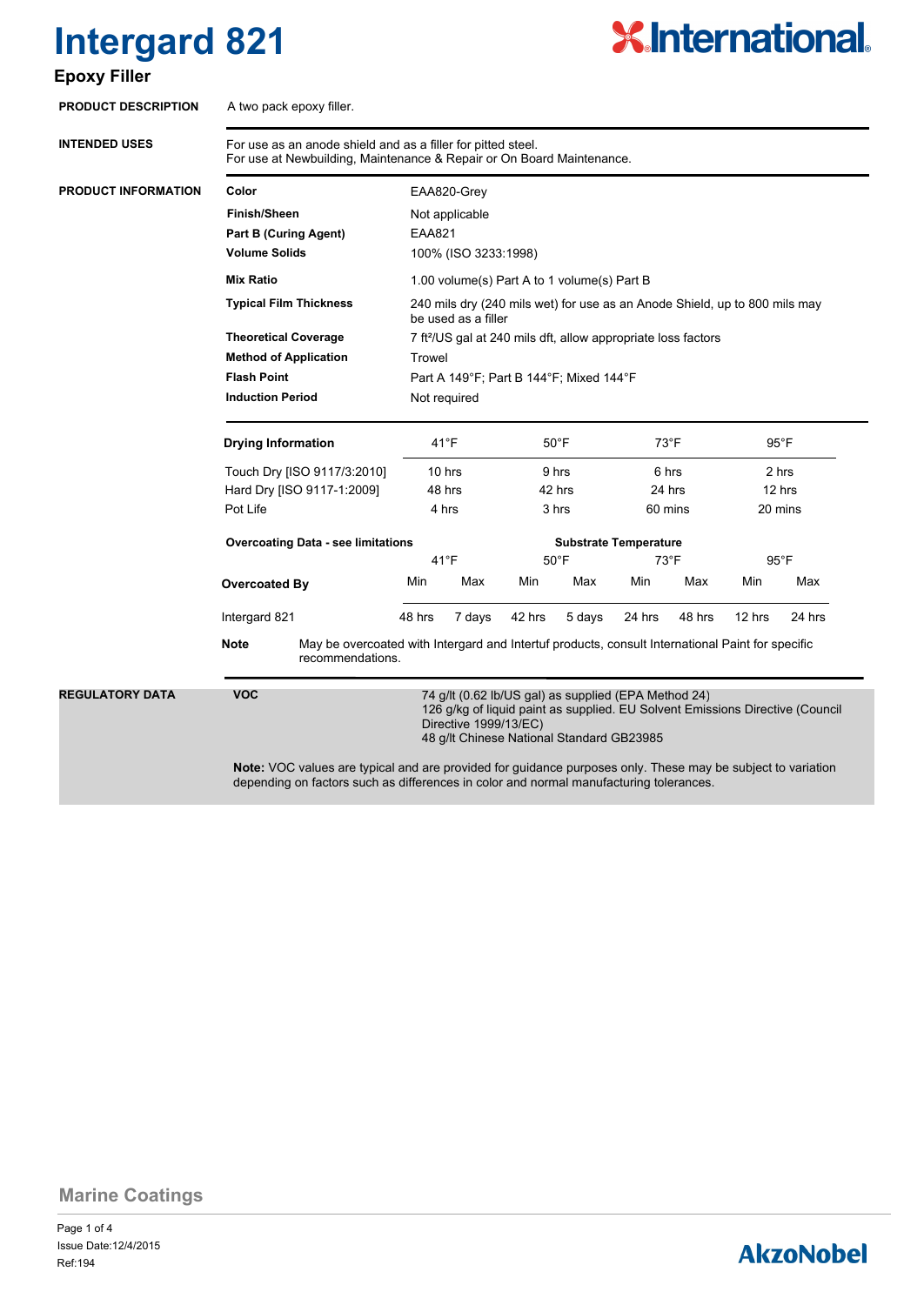### **Epoxy Filler**

**COMPATIBILITY**



**SYSTEMS AND** Consult your International Paint representative for the system best suited for the surfaces to be protected.

**SURFACE PREPARATIONS**

Use in accordance with the standard Worldwide Marine Specifications. All surfaces to be coated should be clean, dry and free from contamination.

High pressure fresh water wash or fresh water wash, as appropriate, and remove all oil or grease, soluble contaminants and other foreign matter in accordance with SSPC-SP1 solvent cleaning.

### **ANODE SHIELDS**

### NEWBUILDING/MAJOR REFURBISHMENT

Where necessary, remove weld spatter and smooth weld seams and sharp edges. Abrasive blast clean to Sa2½ (ISO 8501-1:2007). If oxidation has occurred between blasting and application of Intergard 821, the surface should be reblasted to the specified visual standard.

### REPAIR

Prepare bare areas of steel by blasting to Sa2½ ISO 8501:1. Feather or chip back surrounding area to a sound edge. Roughen the exposed edge of the existing Intergard 821 to provide a mechanical key. Overlap the Intergard 821 onto this abraded area.

### **PITS**

Blast out to Sa2½ ISO 8501-1:2001. If cleaning cannot be carried out effectively by blasting, mechanically grind out the pits using a suitable carborundum head.

Apply appropriate primer before oxidation occurs.

Apply the Intergard 821 within the overcoating interval specified for the primer, (consult relevant primer data sheet). Ensure that the area is clean and dry prior to application of Intergard 821.

Consult your International Paint representative for specific recommendations.

### **NOTE:**

**For use in Marine situations in North America, the following surface preparation standards can be used: SSPC-SP10 in place of Sa2½ (ISO 8501-1:2007)**

### **Marine Coatings**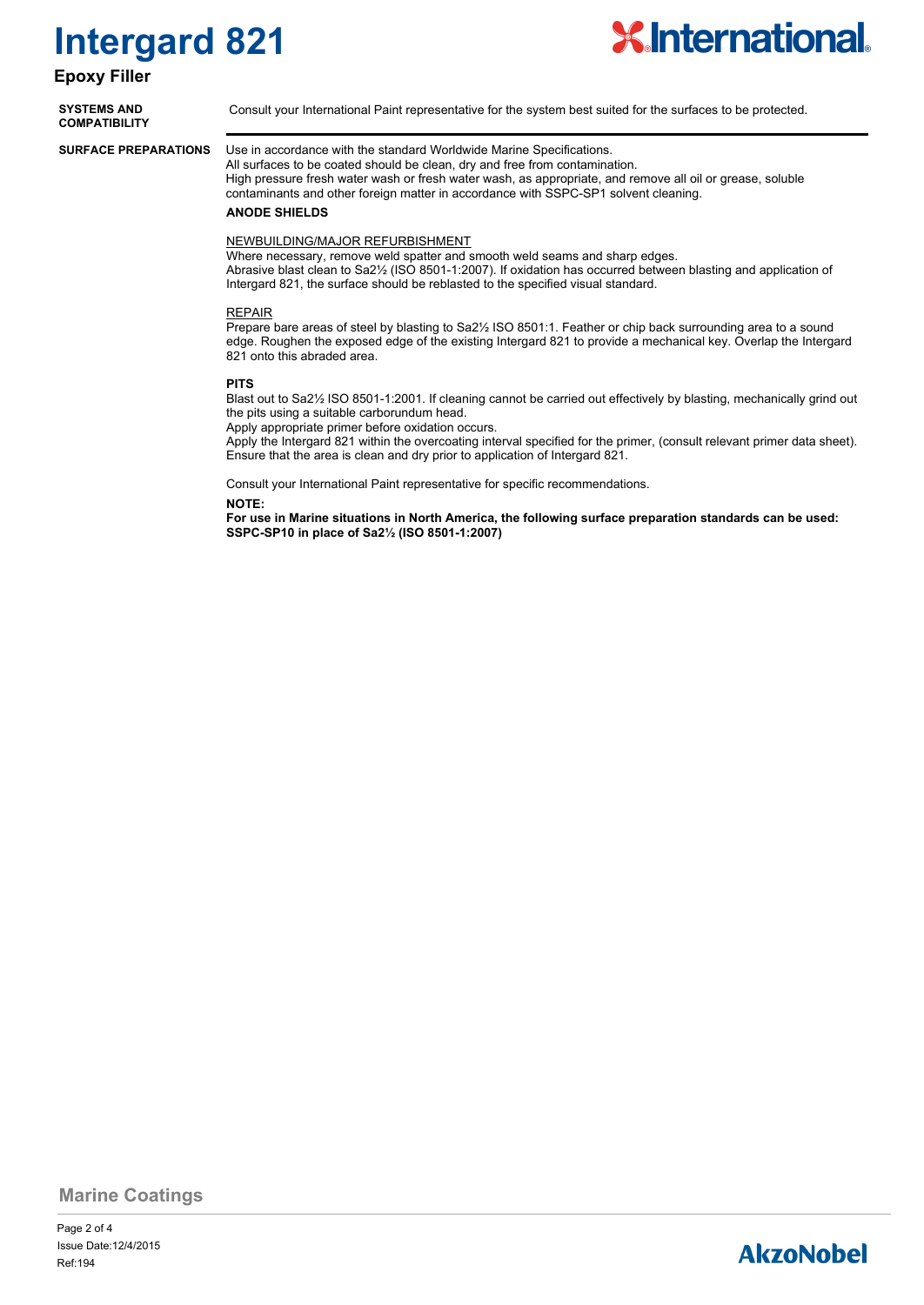# **X.International.**

## **Epoxy Filler**

| <b>APPLICATION</b>                | Other<br>Knife or Trowel                                                                                                                                                                                                                                                                                                                                                                                                                                                                                                                                                                                                                                                                                                                                                                                                                                                                                                                                                                                                                                                      |  |  |  |  |  |  |
|-----------------------------------|-------------------------------------------------------------------------------------------------------------------------------------------------------------------------------------------------------------------------------------------------------------------------------------------------------------------------------------------------------------------------------------------------------------------------------------------------------------------------------------------------------------------------------------------------------------------------------------------------------------------------------------------------------------------------------------------------------------------------------------------------------------------------------------------------------------------------------------------------------------------------------------------------------------------------------------------------------------------------------------------------------------------------------------------------------------------------------|--|--|--|--|--|--|
| <b>Mixing</b>                     | Combine 1 part EAA820 with 1 part EAA821 by volume and thoroughly mix to a uniform color. Mix only the<br>amount that can be used within the pot life.                                                                                                                                                                                                                                                                                                                                                                                                                                                                                                                                                                                                                                                                                                                                                                                                                                                                                                                        |  |  |  |  |  |  |
| <b>Thinner</b>                    | DO NOT THIN!                                                                                                                                                                                                                                                                                                                                                                                                                                                                                                                                                                                                                                                                                                                                                                                                                                                                                                                                                                                                                                                                  |  |  |  |  |  |  |
| <b>Airless Spray</b>              | Not applicable                                                                                                                                                                                                                                                                                                                                                                                                                                                                                                                                                                                                                                                                                                                                                                                                                                                                                                                                                                                                                                                                |  |  |  |  |  |  |
| <b>Conventional Spray</b>         | Not applicable                                                                                                                                                                                                                                                                                                                                                                                                                                                                                                                                                                                                                                                                                                                                                                                                                                                                                                                                                                                                                                                                |  |  |  |  |  |  |
| Brush                             | Not applicable                                                                                                                                                                                                                                                                                                                                                                                                                                                                                                                                                                                                                                                                                                                                                                                                                                                                                                                                                                                                                                                                |  |  |  |  |  |  |
| <b>Roller</b>                     | Not applicable                                                                                                                                                                                                                                                                                                                                                                                                                                                                                                                                                                                                                                                                                                                                                                                                                                                                                                                                                                                                                                                                |  |  |  |  |  |  |
| Cleaner                           | International GTA822                                                                                                                                                                                                                                                                                                                                                                                                                                                                                                                                                                                                                                                                                                                                                                                                                                                                                                                                                                                                                                                          |  |  |  |  |  |  |
| <b>Work Stoppages and Cleanup</b> | Monitor material conditions, do not exceed pot life limitations. Clean all equipment immediately after use with<br>International GTA822.                                                                                                                                                                                                                                                                                                                                                                                                                                                                                                                                                                                                                                                                                                                                                                                                                                                                                                                                      |  |  |  |  |  |  |
| Welding                           | In the event welding or flame cutting is performed on metal coated with this product, dust and fumes will be<br>emitted which will require the use of appropriate personal protective equipment and adequate local exhaust<br>ventilation. In North America do so in accordance with instruction in ANSI/ASC Z49.1 "Safety in Welding and<br>Cutting."                                                                                                                                                                                                                                                                                                                                                                                                                                                                                                                                                                                                                                                                                                                        |  |  |  |  |  |  |
| <b>SAFETY</b>                     | All work involving the application and use of this product should be performed in compliance with all<br>relevant national Health, Safety & Environmental standards and regulations.                                                                                                                                                                                                                                                                                                                                                                                                                                                                                                                                                                                                                                                                                                                                                                                                                                                                                          |  |  |  |  |  |  |
|                                   | Prior to use, obtain, consult and follow the Material Safety Data Sheet for this product concerning health<br>and safety information. Read and follow all precautionary notices on the Material Safety Data Sheet and<br>container labels. If you do not fully understand these warnings and instructions or if you can not strictly<br>comply with them, do not use this product. Proper ventilation and protective measures must be provided<br>during application and drying to keep solvent vapor concentrations within safe limits and to protect against<br>toxic or oxygen deficient hazards. Take precautions to avoid skin and eye contact (ie. gloves, goggles, face<br>masks, barrier creams etc.) Actual safety measures are dependant on application methods and work<br>environment.<br><b>EMERGENCY CONTACT NUMBERS:</b><br>USA/Canada - Medical Advisory Number 1-800-854-6813<br>Europe - Contact (44) 191 4696111. For advice to Doctors & Hospitals only contact (44) 207 6359191<br>China - Contact (86) 532 83889090<br>R.O.W. - Contact Regional Office |  |  |  |  |  |  |

**Marine Coatings**